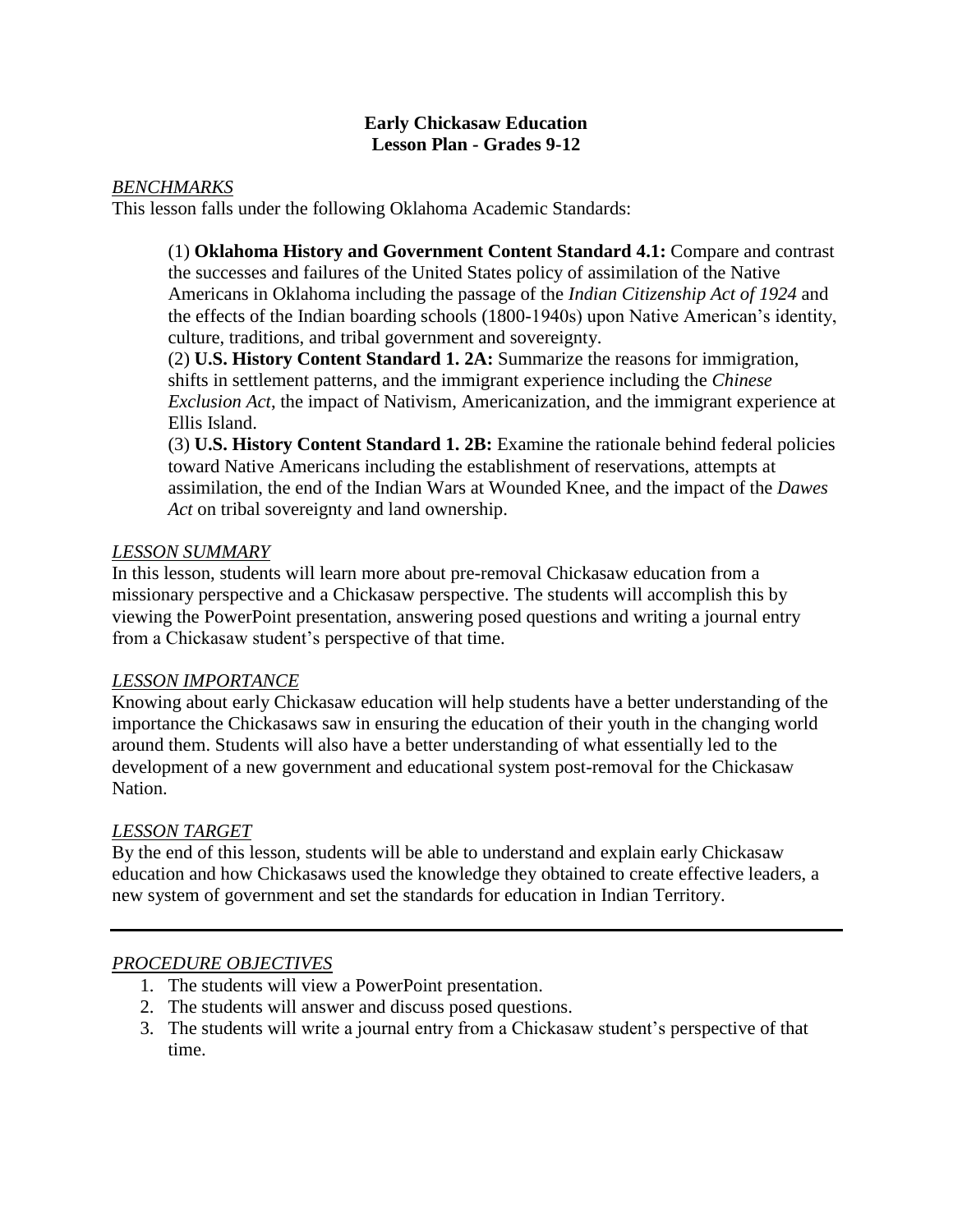# *PROCEDURE MATERIALS*

- 1. Computer
- 2. Projector
- 3. Notebook/Paper
- 4. Pencils/Pens

# *PROCEDURE ATTACHMENTS*

- 1. PowerPoint
- 2. Script with discussion questions
- 3. Maps

*SET (3 to 5 min.)*

*Note: The following is a suggested script for you, the teacher, to reference while discussing this lesson plan. Based on a number of factors, such as your students' age or maturity level, you may choose to deviate from the script as you see fit.*

"When you think of Chickasaw education, mainly schools, what comes to mind? [Pause for response.] Do you think of uniforms or a typical classroom setting or do you picture something from this century or the nineteenth century? [Pause for response.] Even if you are not familiar with the Chickasaws' education, you still have an image that comes to mind. Let us look back and see how education for the Chickasaw people differs from general education today."

# *PROCEDURE (20 min.)*

- 1. The teacher will begin the PowerPoint and read from the script provided asking questions to encourage students to think and participate.
- 2. As students are listening to the lecture from the teacher, they will use information provided from the script to write their journal entry.

## *MATERIALS*

- 1. PowerPoint
- 2. Script with questions
- 3. Maps
- 4. Pens/Pencils
- 5. Notebook/Paper

## *EVALUATION*

The teacher will evaluate participation based on answering questions and participating in discussions.

## *ACTIVITY PROCEDURE (15 min.)*

1. The teacher will introduce the activity to the students: "Now, imagine that you are a Chickasaw student during this time attending a mission school. How would you feel?